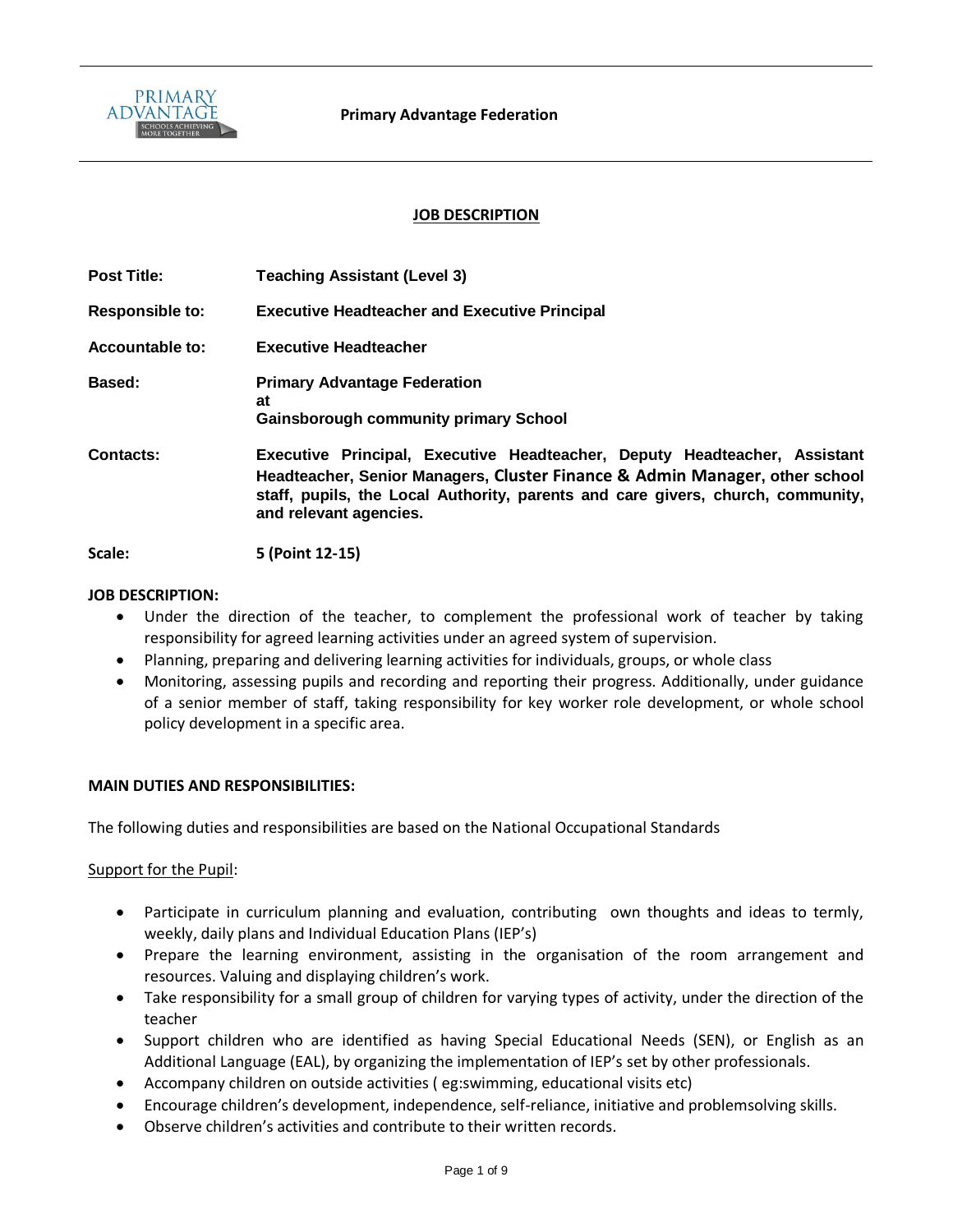- Work in a non-discriminatory way, being aware of differences and ensuring all pupils have equal access to opportunities to learn, develop and reach their potential.
- Maintain respectful and genuine interaction with children using warm and responsive communication strategies, which are appropriate to children's needs.
- Be supportive and welcoming to parents, recognising the expert knowledge they have of their children and encourage and value their involvement
- To provide specialist learning support for pupils with identified, severe learning difficulties including supporting pupils with medical needs.
- To arrange contact on behalf of pupils with outside agencies, eg. educational psychologists/speech therapist or other workers in the school.
- To provide a high level of care to individuals where necessary.
- To provide support and care for the emotional and physical needs of all pupils.
- To develop, establish and maintain positive relationships with individuals and groups.
- To contribute to the health and well-being of pupils and to act as a first aider and complete training necessary.
- To support pupils during learning activities by promoting independent learn.
- To support pupils individual learning needs and development, eg. cognitive and learning skills.
- To assist with the development and implementation of Individual Education/Behaviour Plans and Personal Care programmes.
- Under the direction of Classroom Teacher, to work with small groups of children and to take responsibility for their learning.
- To promote the inclusion and acceptance of all pupils.
- To encourage pupils to interact with others and engage in activities led by the Classroom Teacher.
- To set challenging and demanding expectations and promote self-esteem and independence.
- To deliver pastoral and learning support.
- To promote independence and employ strategies to recognise and reward achievement of selfreliance.
- To encourage pupils to interact and work co-operatively with others and engage all pupils in activities.
- To provide feedback to pupils in relation to progress and achievement under guidance of the Classroom Teacher.

•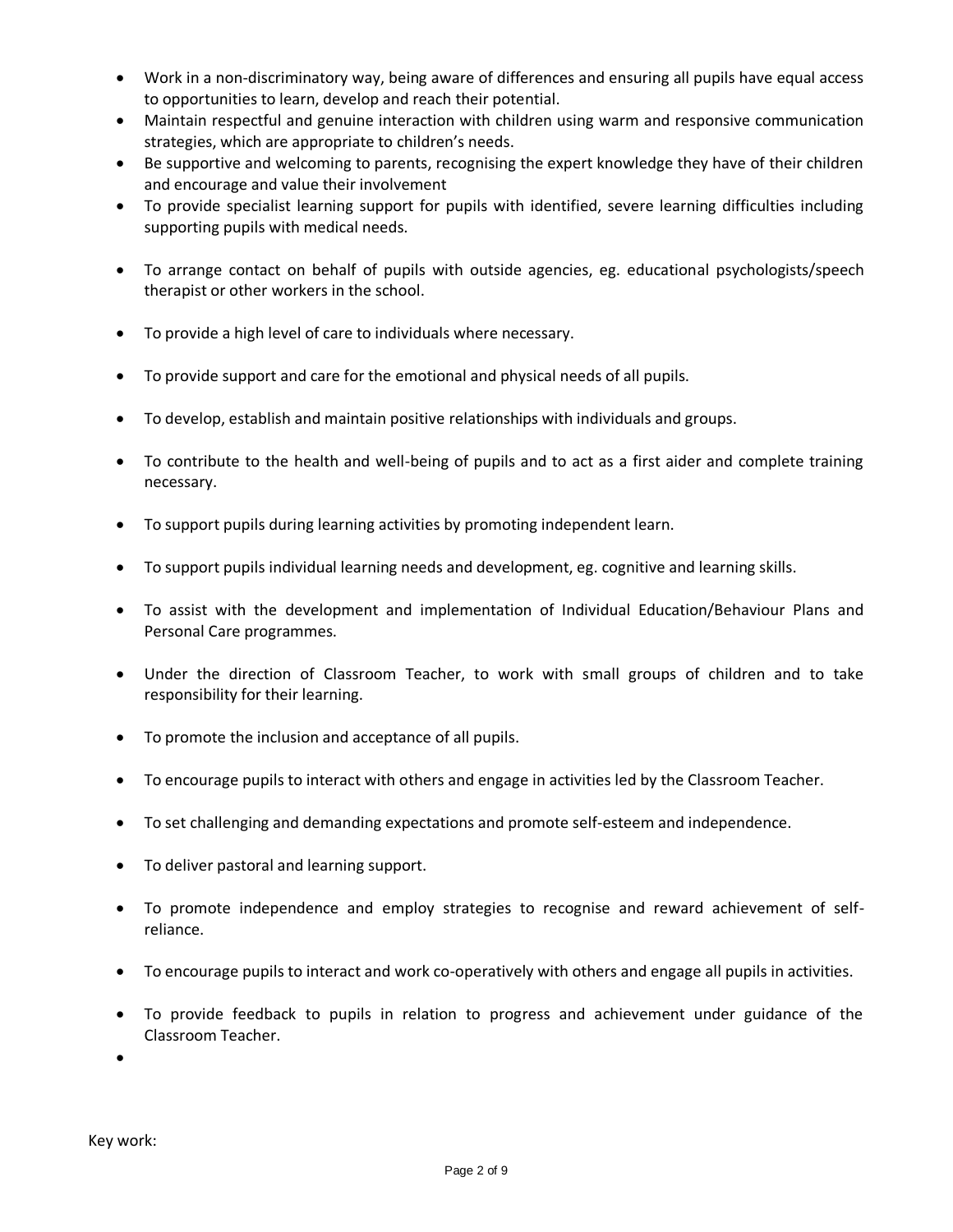- Oversee the introduction and settling in process for children and families into the school/centre, including initial home visit with parent, giving initial information on school/centre policies.
- Take responsibility in planning, tracking and evaluating.
- Set individual targets and monitoring progress.
- Carry out a full record keeping programme for each child according to school/centre policy.
- Be the first contact for key parents.
- Set targets and review IEPs, in collaboration with the Special Educational Needs Coordinator (SENCO).
- Initiate and implement IEPs through regular liaison with Teaching Assistants, according to school policy.
- Liaise with outside agencies e.g. Speech Therapists.
- Registration of the children.
- Liaise with other professionals involved in the child's welfare (speech therapist, health visitor, support teacher etc.).
- Support and including children with SEN and to attend case conferences and reviews with teacher as appropriate.

### Support for the Teacher:

- To assist the teaching in analysis and making effective use of assessment information on pupil's attainment and progress.
- To recommend strategies to improve pupil attainment, eg. pupil's attendance or participation in booster classes.
- To assist in the development, implementation and monitoring of Individual Education Plans (IEPs) and assisting the Classroom Teacher in the development of a suitable programme of support for pupils who need learning support.
- To use suitable ICT packages to record and analyse individual pupil or group progress.
- To use suitable ICT packages to present data analysis and suggest appropriate strategies resulting from such data.
- To use high level skills and experience to manage problems and situations arising from intense learning or special needs, language barriers, cultural differences and/or behavioural difficulties.
- To stand in for the Classroom Teacher to teach classes as and when necessary under the direction of the Assistant Headteacher or Head of School.
- To work with the Classroom Teacher to establish an appropriate learning environment.
- To undertake marking of pupil's work and accurately record achievement/progress.
- To promote positive values, attitudes and good pupil behaviour, dealing promptly with conflict and incidents in line with established policy and encourage pupils to take responsibility for their own behaviour.
- To administer and assess routine tests and exams.
- To provide general clerical/administrative support as required.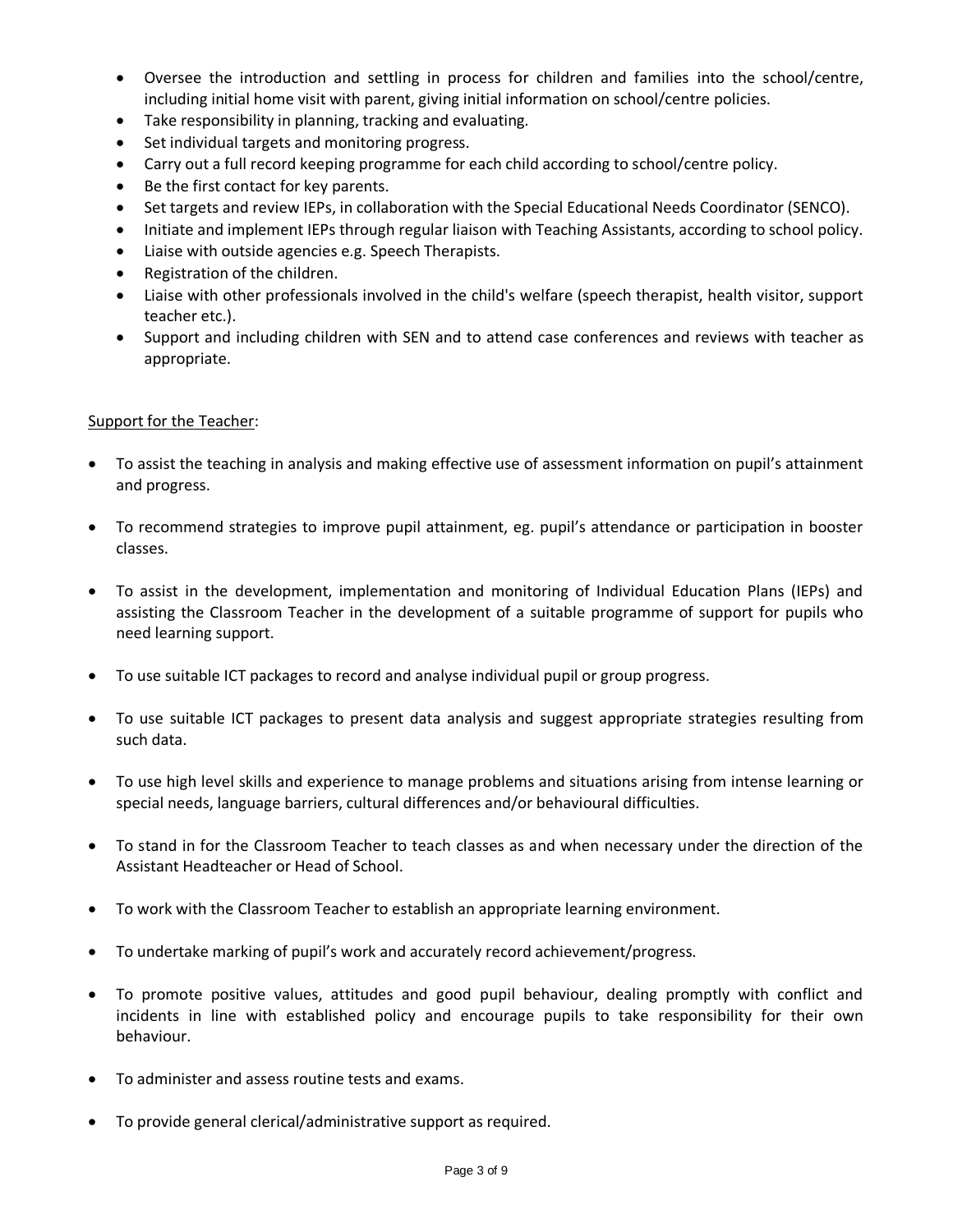Whole-school improvement:

Timetable and plan group movement/dance sessions.

Plan and implement provision for the movement and dance aspects of creative development.

Work alongside the Healthy Schools co-ordinator, working towards achieving the Healthy Schools Award.

Report back to Head Teacher on an ongoing basis to with reference to health and safety issues.

Liaise with EAL / EMAS staff as required. Ensure that all children with EAL make good progress. Develop a close partnership with families from minority ethnic groups.

# Safeguarding:

Maintain high standards of hygiene.

Attend to the needs of sick or injured children. Applying First Aid as necessary, recording accidents and attending to children who are unwell until they are collected.

## Personal care:

Dress and undress children whenever necessary throughout the day including during arrivals, departures, playtimes and Physical Education (P.E.) classes.

Prepare children for swimming and dress them afterwards if required.

Feed children unable to feed themselves at lunchtime and supervise drinks at breaks, liaising with the other professionals (e.g. Speech Therapist), where necessary

Move and handle children, where necessary, following Health and Safety guidelines.

Assist individual children with their mobility and independence training, including the use of their equipment, with advice and information passed on from other professionals e.g. Occupational Therapist and Physiotherapist etc.

Toilet children, with assistance from colleagues where it has been assessed that more than one member of staff is required. Occasionally, changing incontinent children who have soiled, with help from colleagues.

## Mentoring/Advising:

Assist the person responsible for work experience students, acting as mentor and adviser. Working with the class teacher and Headteacher in the supervision and assessment of students working for NVQ level 3 or childcare qualifications.

Induct, train and mentor less experienced staff.

This is a description of the main duties and responsibilities of the post at the date of production. The duties may change over time as requirements and circumstances change. The person in the post may also have to carry out other duties as may be necessary from time to time

## GENERAL REQUIRMENTS:

- Take part in the schools performance management system
- Attend governing body meetings on a regular basis
- Enhanced CRB check
- Strong commitment to furthering equalities in both service delivery and employment practice
- You must promote and safeguard the welfare of children, young and vulnerable people that you are responsible for or come into contact with

#### **GENERAL:**

- This is not an exhaustive list of duties and responsibilities, and the postholder may be required to undertake other duties which fall within the grade of the job, in discussion with the manager.
- This job description will be reviewed regularly in the light of changing service requirements and any such changes will be discussed with the postholder.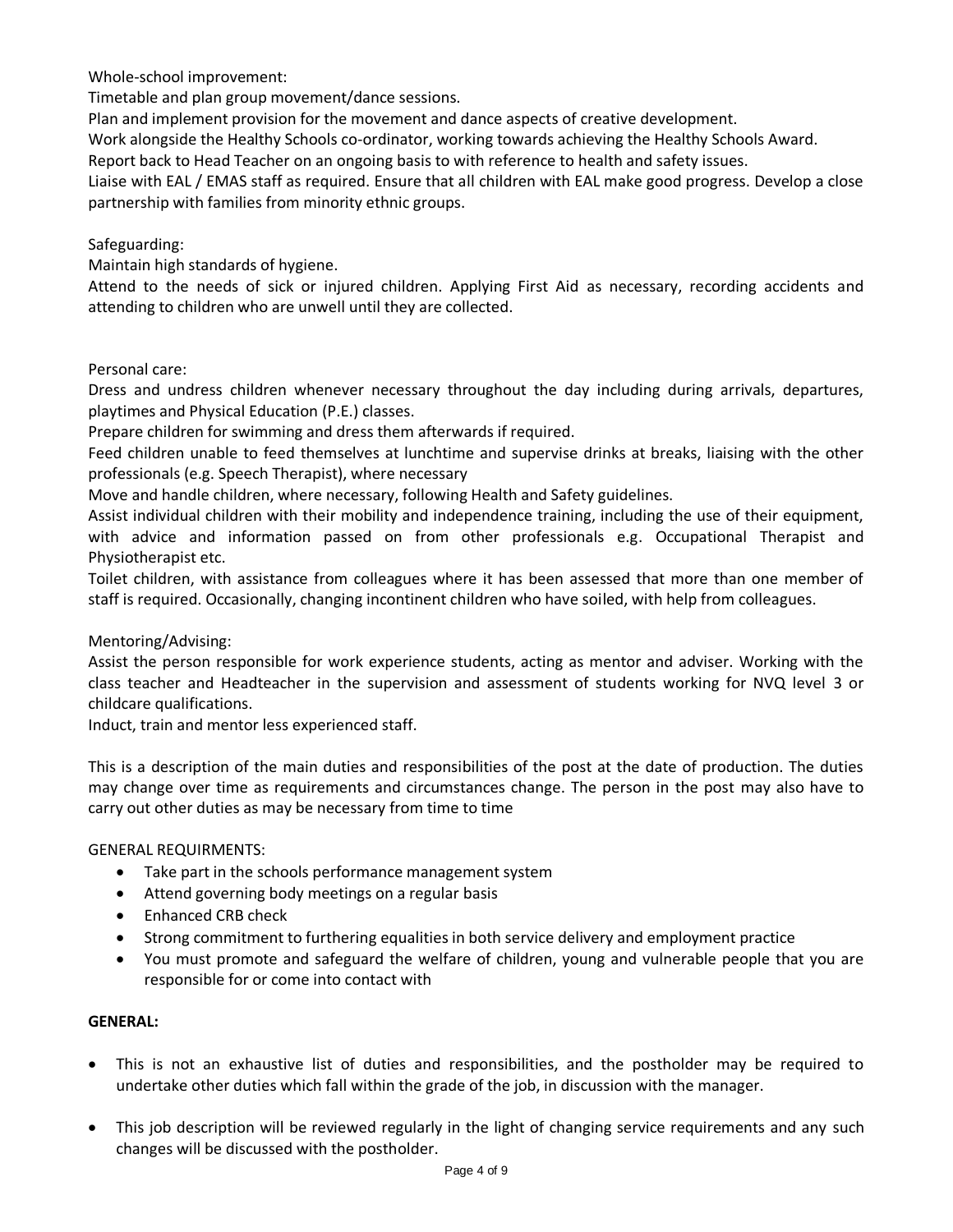- The postholder is expected to comply with all relevant policies, procedures and guidelines, including those relating to Equal Opportunities, Health and Safety and the Confidentiality of Information.
- The postholder may be required to work outside normal school hours on occasion, with due notice.
- Because of the nature of the post, candidates are not entitled to withhold information regarding convictions by virtue of the Rehabilitation of Offenders Act 1974 (Exemptions) Order 1975 as amended. Candidates are required to give details of any convictions on their appointment form and are expected to disclose such information at the appointment interview.
- Because this post allows substantial access to children, candidates are required to comply with departmental procedures in relation to Police checks. If candidates are successful in their application prior to taking up post, they will be required to give written permission to the Department to ascertain details from the Metropolitan Police regarding any convictions against them and, as appropriate the nature of such convictions.

| Date of Issue:               |  |
|------------------------------|--|
| Name of Postholder:          |  |
| Signature of Postholder:     |  |
| Signature of Head of School: |  |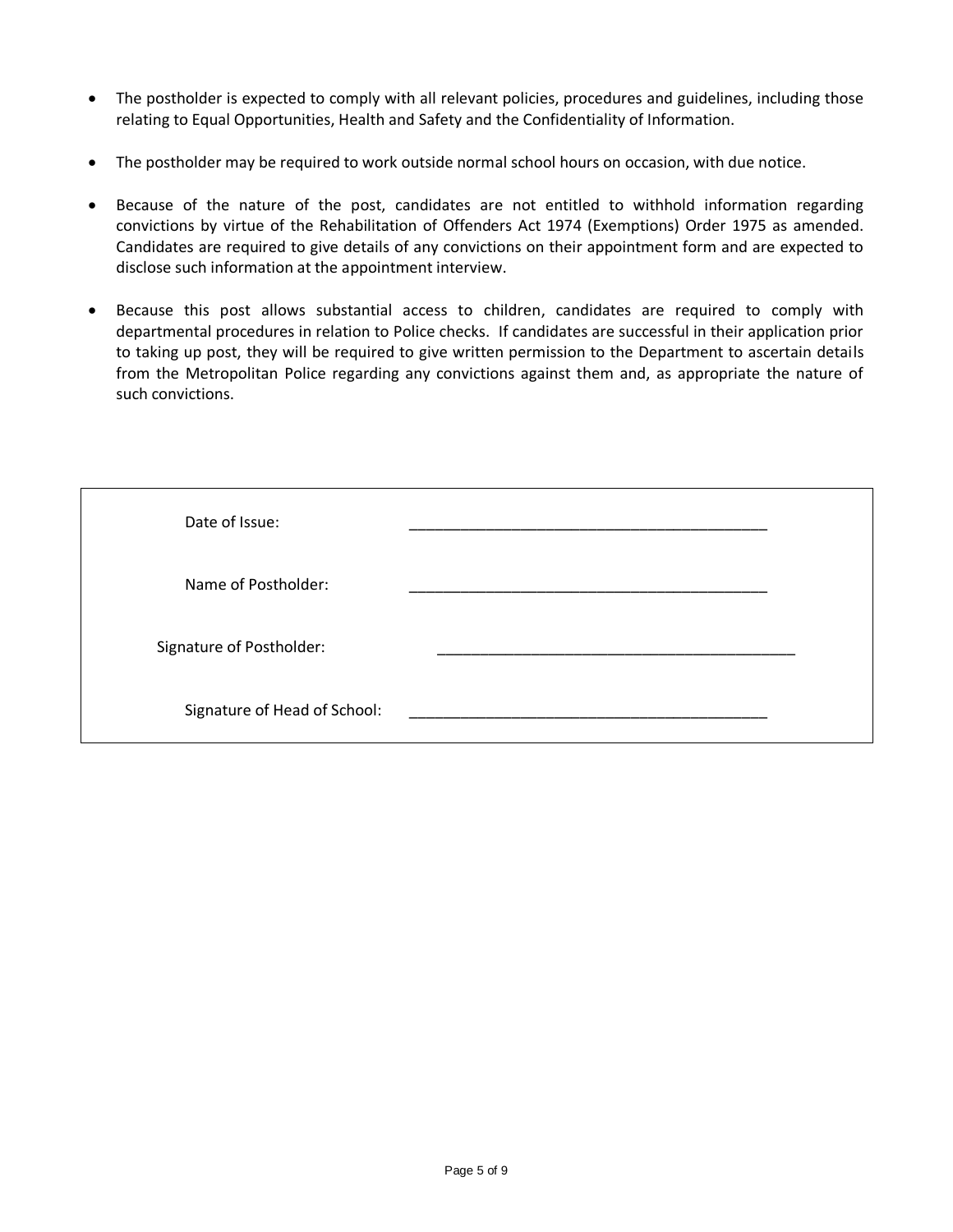### **PRIMARY ADVANTAGE FEDERATION**

# **PERSON SPECIFICATION**

## **Teaching Assistant (Level 3)**

|                                                | <b>Essential</b>                                                                                                                                                                                                                                                                                                                                                                                                                                                                                                                                                | <b>Desirable</b>                                      | <b>How Tested</b>                                          |
|------------------------------------------------|-----------------------------------------------------------------------------------------------------------------------------------------------------------------------------------------------------------------------------------------------------------------------------------------------------------------------------------------------------------------------------------------------------------------------------------------------------------------------------------------------------------------------------------------------------------------|-------------------------------------------------------|------------------------------------------------------------|
| <b>Qualifications and</b><br><b>Experience</b> | GCSE level English and Maths.<br>NVQ level 3 for Teaching Assistants<br>or equivalent qualification or<br>experience in a relevant discipline.<br>Working with or caring for children<br>at Foundation Stage, including<br>those who may have special needs<br>Significant experience I a child care<br>role., ideally in a variety of early<br>years setting.                                                                                                                                                                                                  | <b>Current First Aiders'</b><br>certificate/training. | Application<br>Form<br>Certificates<br>Interview<br>(Test) |
| Knowledge                                      | A sound understanding of early<br>childhood development and<br>learning<br>Training in the relevant learning<br>strategies<br>First aid training/training as<br>appropriate is desirable<br>Understanding of relevant<br>polices/codes of practice and<br>awareness of relevant legislation<br>Good working knowledge of<br>national/foundation stage<br>ciriculumand other basic learning<br>programmes/stratagies<br>Knowledge of specialist<br>technicques such as makaton<br>singing, picture exchange and<br>restraint<br>Understanding of Healthy Schools |                                                       | Application<br>Form<br>Interview<br>References             |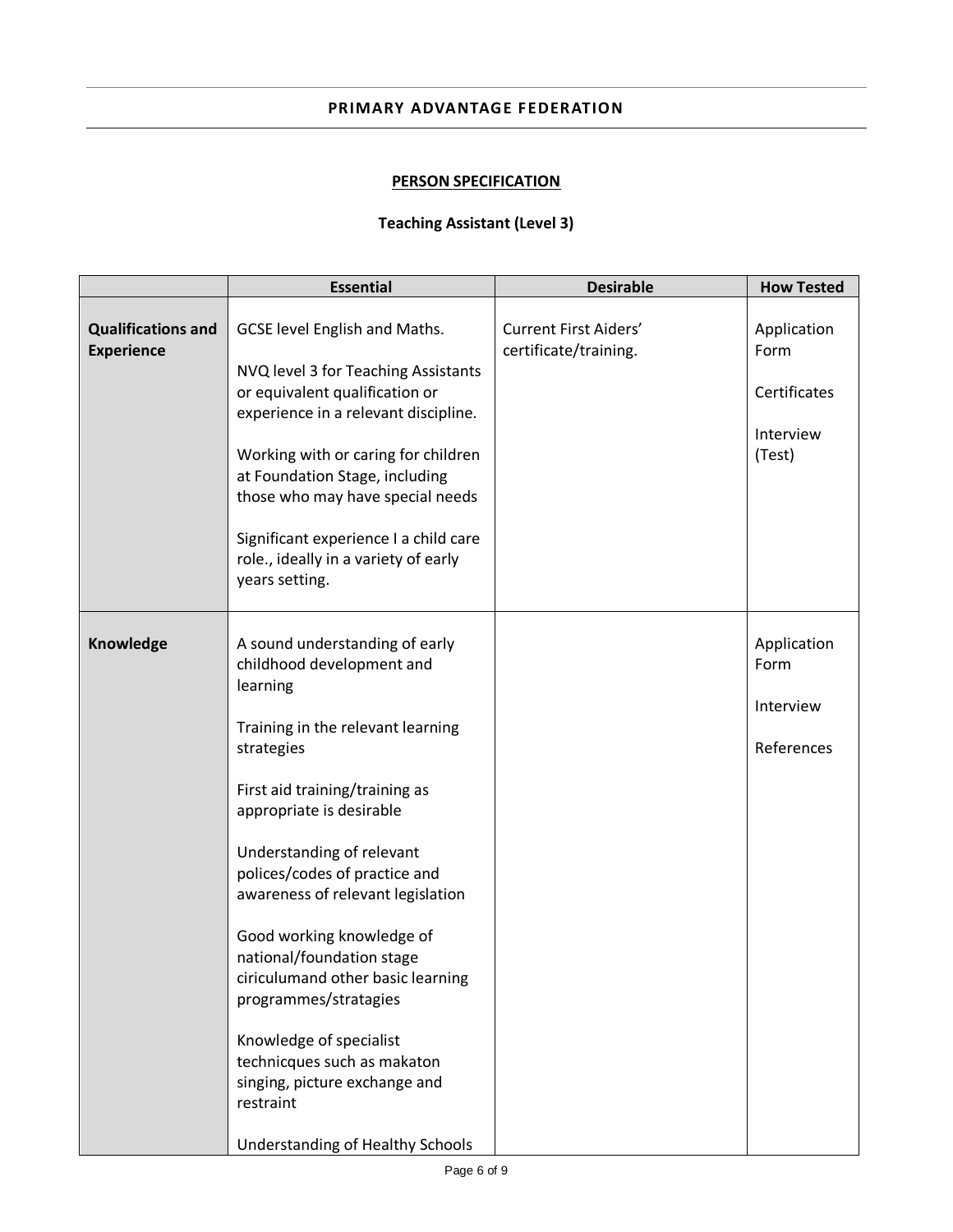| initiative and Every Child Matters<br>framework                                |  |
|--------------------------------------------------------------------------------|--|
| An understanding of Child<br>Protection/Safeguarding issues and<br>procedures. |  |

|                             | <b>Essential</b>                                                                                                                                                                                                                                                                                                                                                                                                                                                                                                                                                                                                                                                                                                                 | <b>Desirable</b>                                  | <b>How Tested</b>                              |
|-----------------------------|----------------------------------------------------------------------------------------------------------------------------------------------------------------------------------------------------------------------------------------------------------------------------------------------------------------------------------------------------------------------------------------------------------------------------------------------------------------------------------------------------------------------------------------------------------------------------------------------------------------------------------------------------------------------------------------------------------------------------------|---------------------------------------------------|------------------------------------------------|
| Knowledge Cont.             | Knowledge of planning and<br>evaluation tools to support pupil<br>learning and achievement.                                                                                                                                                                                                                                                                                                                                                                                                                                                                                                                                                                                                                                      |                                                   |                                                |
| <b>Communication</b>        | Possesses effective verbal<br>communication skills.<br>Presents information and ideas<br>clearly and uses communication<br>appropriate to the audience.<br>Able to create an environment of<br>trust by delivering on promises.<br>Able to adapt personal style of<br>communication to reflect a<br>situation and/or need.<br>Utilises report writing skills to<br>accurately reflect a situation<br>through positive communication<br>techniques.<br>Able to disseminate information<br>and demonstrates a consultative<br>approach to communication.<br>Able to persuade and influence<br>others effectively.<br>Able to demonstrate tact and<br>diplomacy in communication.<br>Able to relate well to children and<br>adults. | Able to communicate in an<br>additional language. | Application<br>Form<br>Interview<br>References |
| <b>Skills and Abilities</b> | Exercises flexibility so as to take on<br>changes in work priorities and<br>practices.                                                                                                                                                                                                                                                                                                                                                                                                                                                                                                                                                                                                                                           |                                                   | Application<br>Form<br>Interview               |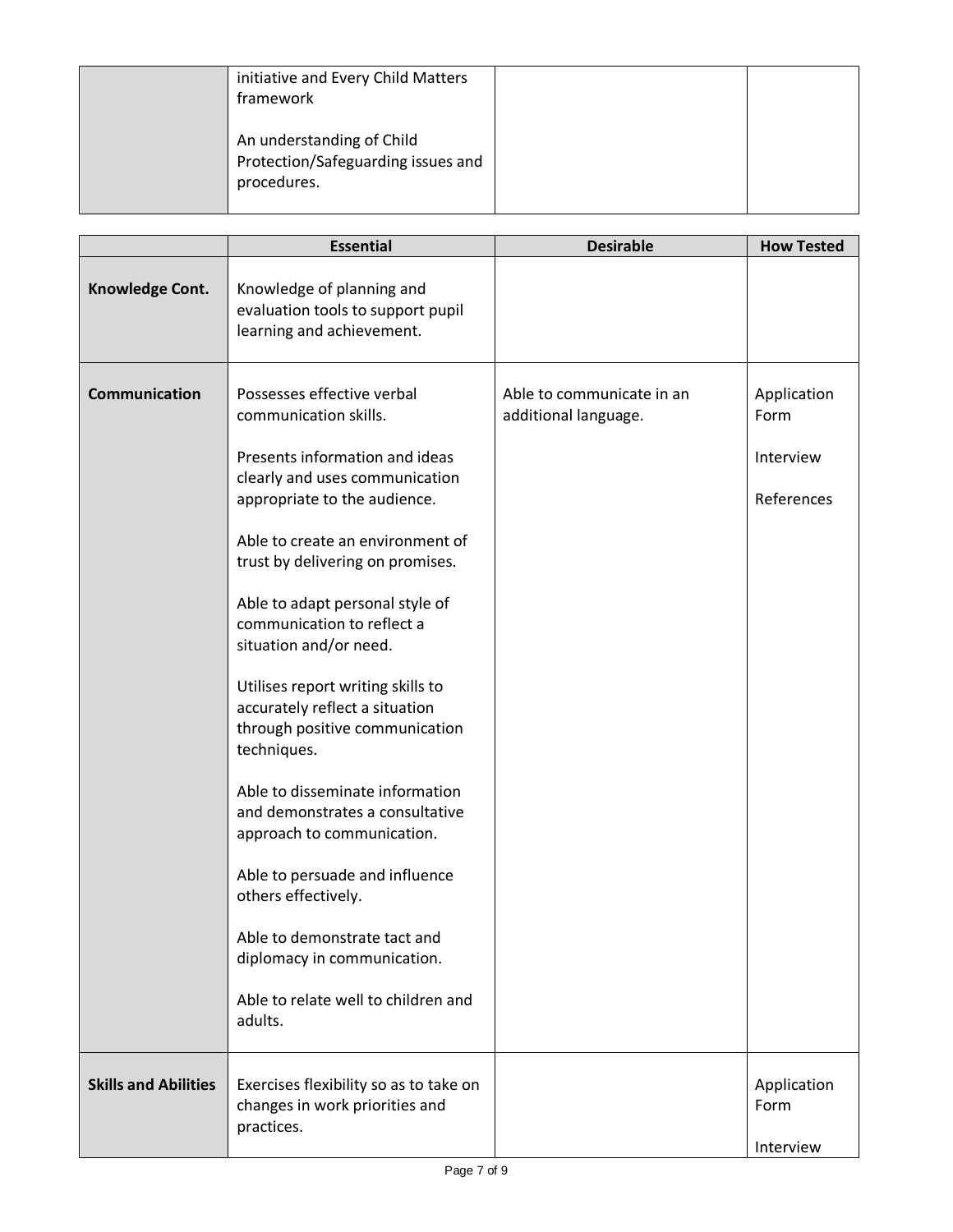| Able to balance tasks and resources<br>in the organisation of a wide range<br>of activities. | References |
|----------------------------------------------------------------------------------------------|------------|
| Able to provide contingency plans<br>to address the unexpected.                              |            |
| Demonstrates clear and logical<br>thinking in working through<br>problems.                   |            |
| Able to anticipate workload and<br>plans ahead to manage workload<br>peaks.                  |            |

|                                                | <b>Essential</b>                                                                                                                                                                                                                                                                                                                                                                                                                                                                                                | <b>Desirable</b> | <b>How Tested</b>                              |
|------------------------------------------------|-----------------------------------------------------------------------------------------------------------------------------------------------------------------------------------------------------------------------------------------------------------------------------------------------------------------------------------------------------------------------------------------------------------------------------------------------------------------------------------------------------------------|------------------|------------------------------------------------|
| <b>Skills and Abilities</b><br>Cont.           | An awareness of the needs of<br>children who have a variety of<br>needs.<br>Able to create a positive attitude<br>within the classroom which<br>encourages enthusiasm and<br>interest in learning.<br>Able to work constructively as part<br>of a team, understanding<br>classroom roles and responsibilities<br>and own position within these.<br>Pays attention to detail and checks<br>quality of own work for accuracy.<br>Possesses initiative and can<br>demonstrate accuracy and<br>attention to detail. |                  |                                                |
| <b>Accountability</b><br>and Freedom to<br>Act | Able to make routine decisions<br>based upon guidelines and<br>procedures laid down within<br>established frameworks.<br>Leads by example in standards of<br>behaviour in the work<br>environment.                                                                                                                                                                                                                                                                                                              |                  | Application<br>Form<br>Interview<br>References |
| <b>Other</b>                                   | Understands the nature of a                                                                                                                                                                                                                                                                                                                                                                                                                                                                                     |                  | Application                                    |